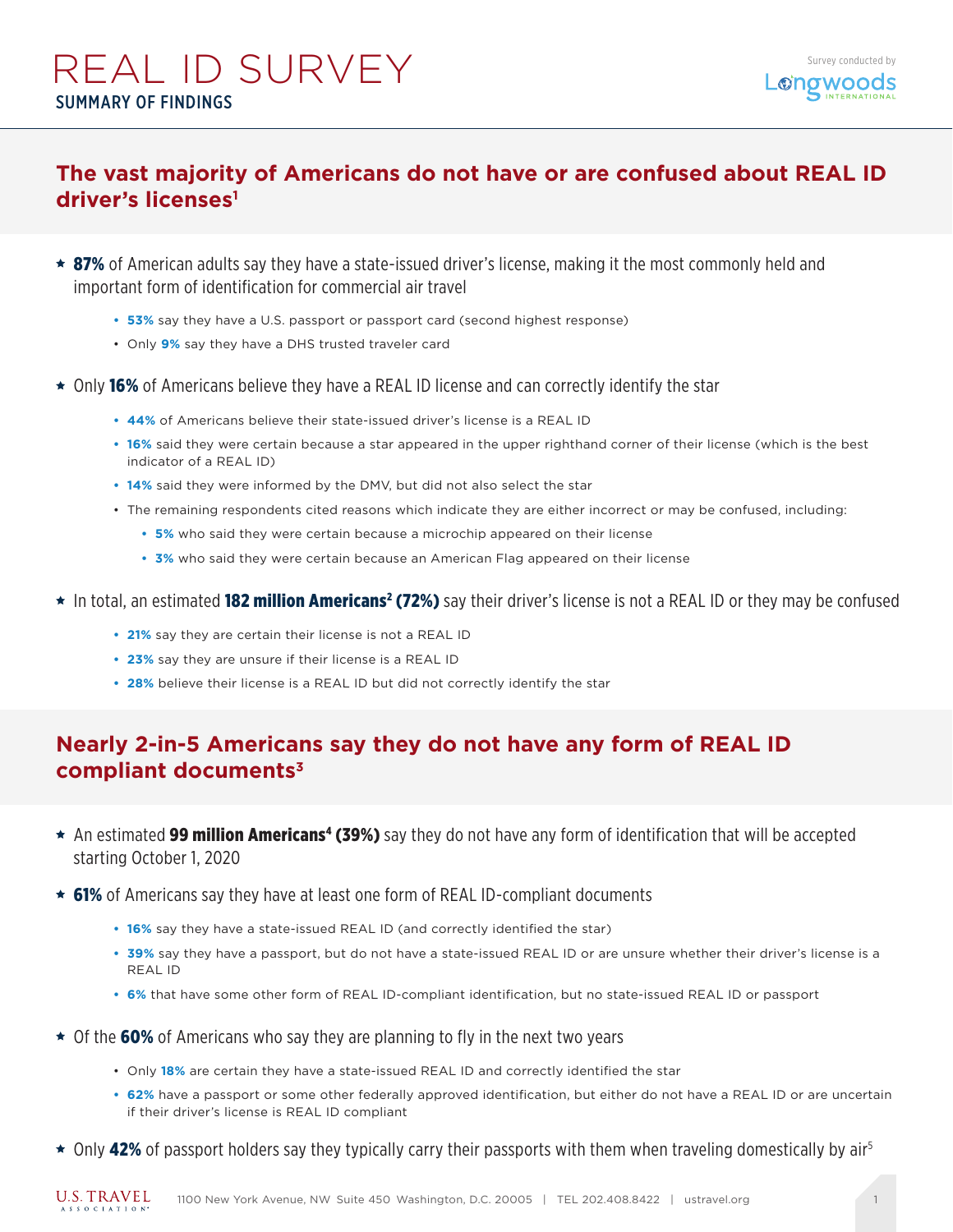# REAL ID SURVEY SUMMARY OF FINDINGS

#### **Most Americans are unaware of the October 1, 2020 deadline for air travel6**

- \* Only 43% of Americans are aware that as of October 1, 2020 they will be required to present a REAL ID-compliant document at TSA checkpoints
- $\star$  57% of Americans are unaware of the October 1, 2020 REAL ID deadline for air travel, including:
	- **• 30%** who said they don't know or are unsure about a REAL ID deadline
	- **• 9%** who believe a REAL ID will be required for purchasing a firearm
	- **• 5%** who believe a REAL ID will be required for registering a vehicle with the DMV

### **Most Americans support government action to mitigate challenges posed by REAL ID Implementations7**

- ★ When asked what steps, if any, should be taken to address challenges posed by REAL ID implementation, 70% of Americans said they support some kind of leniency for travelers without REAL ID driver's licenses or acceptable alternatives
- ★ Only 29% believe the deadline should be enforced without any exceptions
- ★ Alternatives include:
	- Providing an additional short-term grace period
	- Allowing those without a REAL ID to pass through, but with additional personal and baggage screening
	- Allow short-term exemptions for travelers who begin enrollment in Precheck

### **If Americans fail to obtain proper identification ahead of October 1, 2020, the disruption to air travel could have a significant impact on the U.S. economy8**

- ★ If REAL ID enforcement were implemented today, an estimated 78,500 travelers could be turned away on the first day, resulting in **\$40.3 million** (excluding airfares) **in lost travel spending** on the first day.
- ★ If this daily impact lasted a week, an estimated 549,500 air travelers could be turned away in the first week, costing travel businesses nearly \$282 million in lost spending.